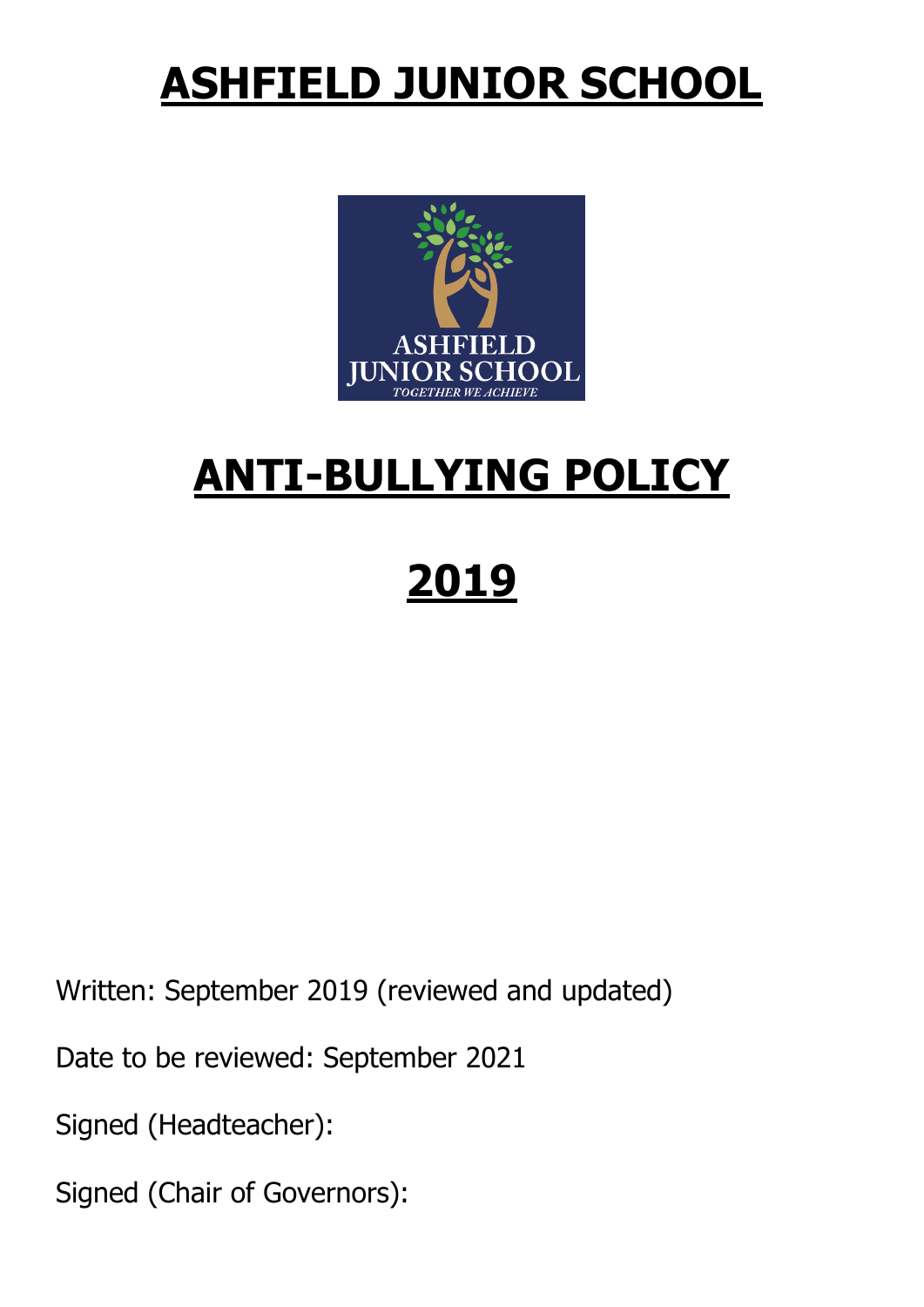#### **Introduction**

In addition to this policy we have a separate section on Peer on Peer abuse in our Child Protection Policy and Procedures.

Other relevant documentation: Behaviour Policy, Special Needs Policy, Racial Equality Policy.

#### **Aims**

Schools have a duty of care towards their pupils acting in loco parentis. Whilst we cannot guarantee that bullying does not occur at Ashfield Junior School, the overall aim of this policy is to promote a climate in school where bullying and harassment cannot flourish and where all members of the school community especially the young are treated with respect. This is entirely consistent with the school's vision and ethos.

The policy aims to be preventative and proactive to enable children to learn and be taught to their full potential, regardless of gender, race, religion, age, ability, appearance or culture.

This policy sets out the strategies to be followed and the back up by systems in place to ensure effective implementation, monitoring and review.

According to the DfE document 'Preventing and Tackling Bullying- Advice for Head teachers, staff and Governing Bodies, bullying may be defined as:

'Behaviour by an individual or group, repeated over time, that intentionally hurts another individual or group either physically or emotionally'.

Specific types of bullying include those relating to:

- Race, religion, culture or gender;
- SEN or disabilities
- Appearance or health conditions:
- Sexual orientation:
- Young carers or looked after children or otherwise related to home circumstances;
- Sexist or sexual bullying.

It can take place between pupils, between pupils and staff, parents and staff or between staff; by individuals or groups; face-to-face, indirectly or using a range of cyber bullying methods.

Acts of bullying can include:

- Name-calling;
- Taunting:
- Mocking;
- Making offensive comments:
- Kicking;
- Hitting;
- Pushing;
- Taking belongings;
- Inappropriate text messaging, emailing or 'posting' on social media sites;
- Sending offensive or degrading images by phone or via the internet e.g. vis Social media sites;
- Upskirting;
- Producing graffiti:
- Excluding people from groups;
- Spreading hurtful and untruthful rumours.

Many experts believe that bullying involves an imbalance of power between the perpetrator and the victim. This could involve perpetrators of bullying having control over the relationship which makes it difficult for those who bully to defend themselves. The imbalance of power can manifest itself in several ways. It may be physical, psychological (knowing what upsets someone), derive from an intellectual imbalance, or by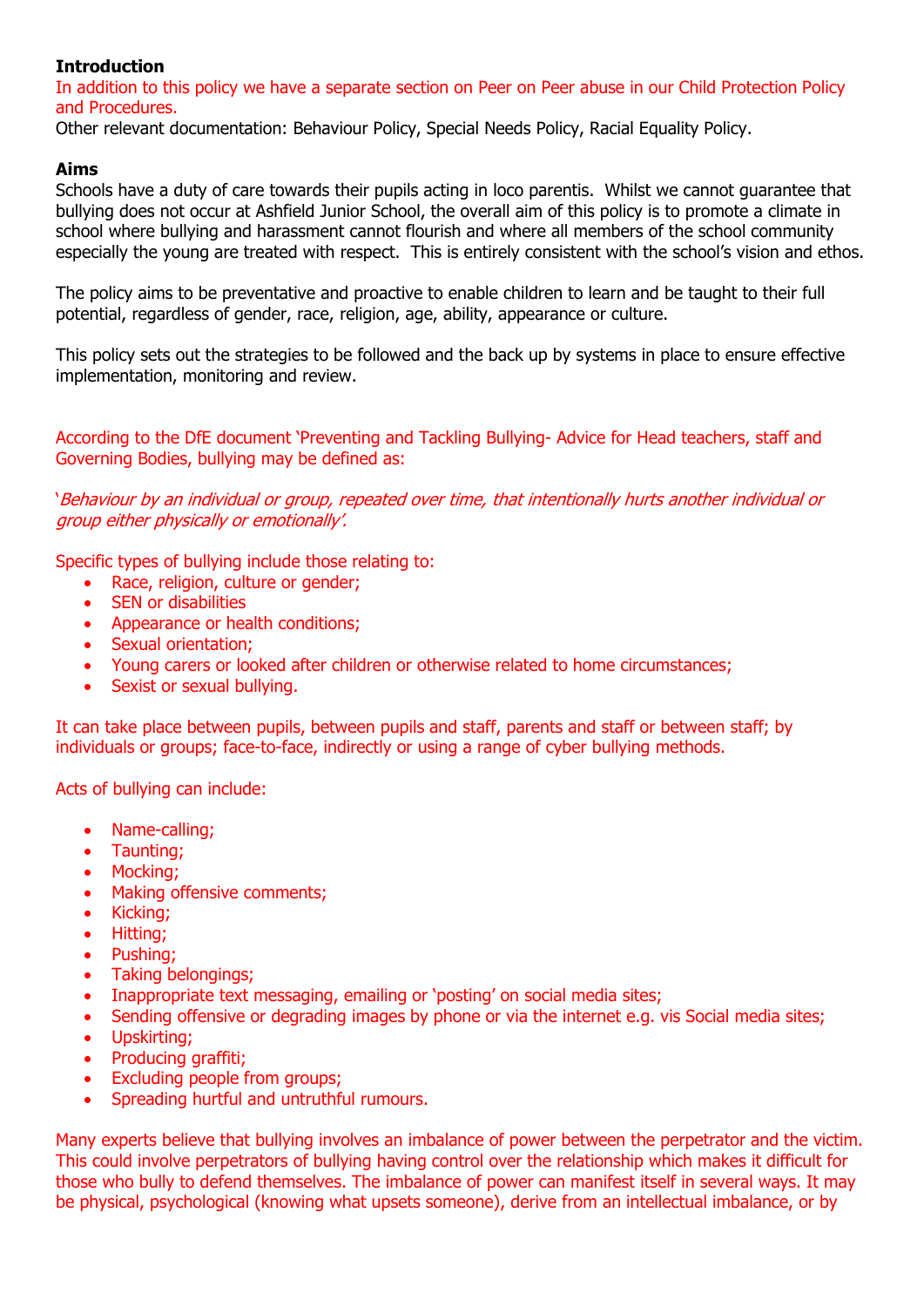having access to the support of a group, or the capacity to socially isolate. It can result in the intimidation of a person or persons through the threat of violence or by isolating them either physically or online.

Cyber bullying can be defined as the use of information and communications technology particularly mobile phones and the internet, deliberately to upset someone else. Cyber bullying that occurs while pupils are under the school's direct supervision will be dealt with in line with this Policy and procedures.

In cases where cyber bullying occurs while pupils are outside our direct supervision (i.e. at home), parents will be encouraged to report these incidents to the Police as criminal laws (such as those pertaining to harassment, threatening and menacing communications) may apply. Parents are also encouraged to report such bullying to the school. If the alleged perpetrator is a member of this school community, the school will act in line with this policy and procedures. The school will, wherever possible, support parents in this and may impose a sanction upon the bully where this individual is recognisable.

#### **The Law**

The school endeavors to comply with the legal requirements placed on schools and the Governing body to determine detailed measures (rules, rewards, sanctions and behavior management strategies) that 'encourage good behavior and respect for others on the part of pupils and, in particular, preventing all forms of bullying among pupils' (Education and Inspections Act 2006, section 89). The school will exercise its legal powers as outlined in section 89/5 and section 91, Education and Inspections Act 2006 as deemed appropriate and practicable.

Schools are required to comply with the equality duty 'The Equality Act 2010'. The public sector equality duty has three aims:

- Eliminate unlawful discrimination, harassment, victimization and any other conduct prohibited by the Act;
- Advance equality of opportunity between people who share a protected characteristic and people who do not share it; and
- Foster good relations between people who share a protected characteristic and people who do not share it.

#### **Reporting and recording incidents of bullying**

Pupils and parents are encouraged to report bullying to any member of staff. Incidents are, in the first instance, referred to the child's Class teacher to be investigated, appropriate action taken and parents will be informed promptly. The staff member investigating will record this incident and parental contact on the school's CPOMS system and record the investigation in the Yellow file (in Head teacher's office). Pupil voice is important at Ashfield and pupils are encouraged through various means to report any incidents of bullying behavior which they encounter personally or become aware of. This is reinforced through assemblies, PSHE classes, Jigsaw activities, circle time, Kidsafe sessions and Anti-Bullying Week. The school's Behaviour Policy also reinforces the school's expectation as to how members fo the school community should conduct themselves. A log of incidents will be recorded and kept regardless of outcome of the investigation.

#### **Tackling bullying**

The aim of any anti-bullying intervention is to safeguard and support the victim, discipline and modify the behaviour of the bully with a view to prevent, de-escalate and stop further incidents of harmful behavior.

#### **Strategies for dealing with bullying**

- Ensuring that there is a promotion of an open and honest anti-bullying ethos in the school- referring to our Golden Rules
- Investigate all alleations of bullying
- PSHE programme (Jigsaw) that discusses issues such as diversity and anti-bullying messages
- Calendared anti-bullying week
- Poster and leaflet campaigns- produced by the children
- Assemblies that promote a sense of community
- Class discussion and role play that draw out anti-bullying messages
- Circle time